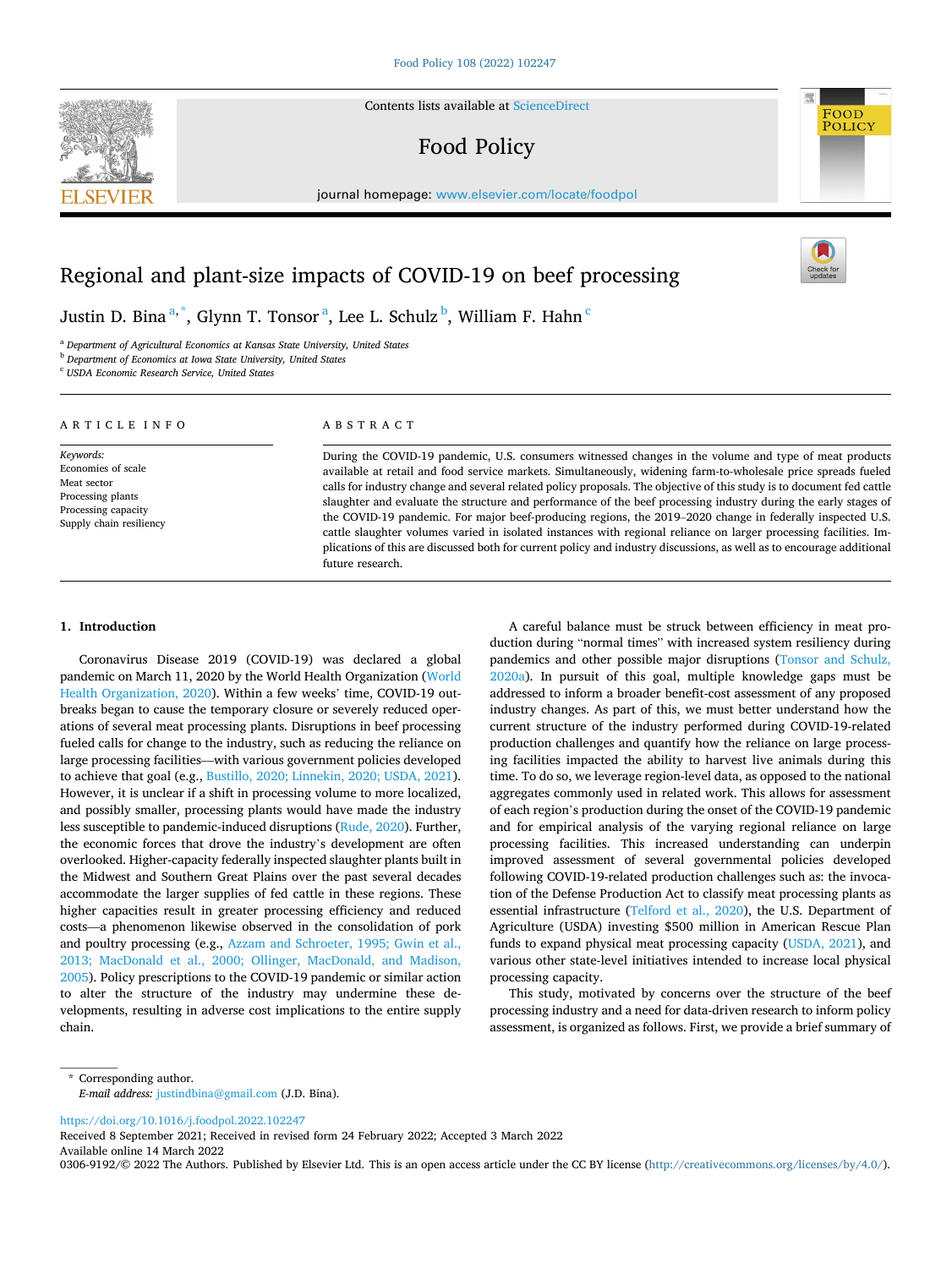<span id="page-1-0"></span>

**Fig. 1.** Weekly National FI Steer and Heifer Slaughter, 2010–2019.



**Fig. 2.** U.S. Standard Federal Regions.

workforce shortages occurring in the meat processing sector during COVID-19. Then, we give a history of cattle slaughter levels for the years leading into 2020 followed by an overview of national and regional impacts of COVID-19 on cattle harvest. Finally, using regional data, we conduct an empirical analysis of plant-size effects on cattle harvest during COVID-19 and conclude with results and implications.

## **2. COVID-19 impacts on labor in the meat processing sector**

The COVID-19 pandemic highlighted vulnerabilities in laborintensive industries. This was especially apparent in the meat processing sector, where the efficient operation of processing plants is dependent upon the availability of workers trained in the diverse set of tasks required to harvest animals and process them into meat products ([Tonsor and Schulz, 2020a\)](#page-9-0). The meat processing sector, in contrast to some other industries, experienced high worker absenteeism. This was exacerbated by an already tight labor supply, which collectively limited the number of workers to draw upon. For instance, even if plants had enough labor to operate kill floors, many were short of labor on boning lines and in by-product capture operations. Further, attempts by plant managers to mitigate the health risk to workers—including social distancing requirements, assignment and quarantine of workers by group, and temporary plant closures—amplified bottlenecks experienced in processing [\(Luckstead et al., 2021\)](#page-9-0).

From April to June 2020, over 80 beef and pork processing plants had reported confirmed cases of COVID-19, with about 10% of employees at these facilities testing positive on average according to a report by the Federal Reserve Bank of Kansas City [\(Cowley, 2020](#page-9-0)). Some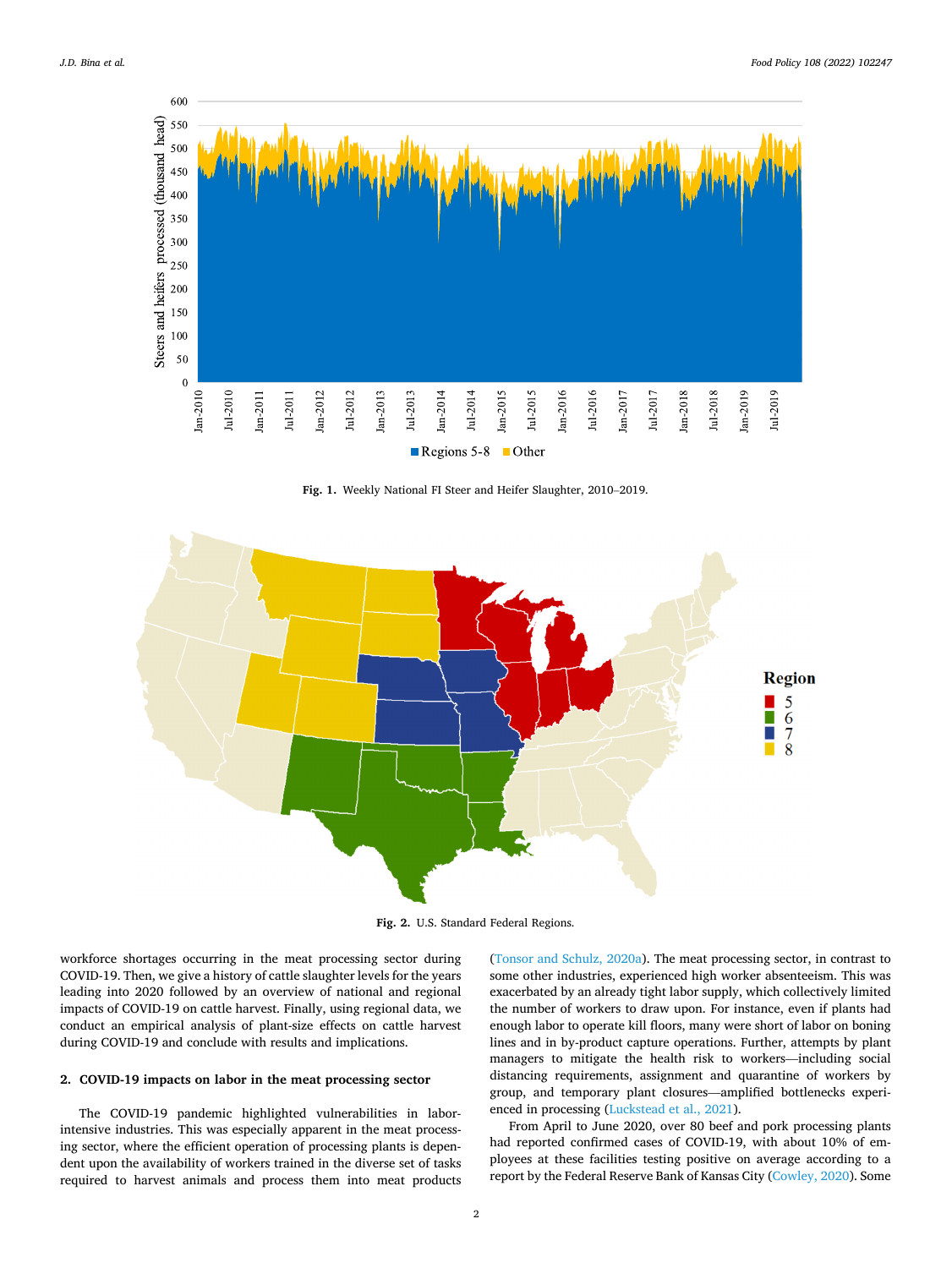<span id="page-2-0"></span>

**Fig. 3.** Beef Processing Industry Utilization-to-Capacity Ratio, 2010–2019.

plants experienced 30% to 70% of their workforce affected by the virus and almost half the plants with outbreaks halted production, resulting in temporary oversupply of live animals and higher meat prices for consumers [\(Cowley, 2020\)](#page-9-0). With meat and poultry plants accounting for nearly a third of the 1.7 million U.S. food and beverage manufacturing employees as of 2018 [\(USDA-ERS, 2018](#page-9-0)), labor shortages in the sector place a substantial strain on the U.S. food system and consumers' access to many food items.

## **3. Cattle harvest pre-COVID-19**

To fully appreciate the impact of the COVID-19 pandemic on beef processing, it is important to understand the market situation and production levels heading into 2020. [Fig. 1](#page-1-0) depicts weekly national federally inspected (FI) steer and heifer slaughter from 2010 through 2019. We focus on steer and heifer (fed cattle) slaughter, as opposed to cow slaughter, as these plants tend to be larger and are far more susceptible to a tight labor market ([Steiner Consulting Group, 2021\)](#page-9-0). We utilize data from the USDA Agricultural Marketing Service (AMS) U.S. Federally Inspected Slaughter by Region report (SJ\_LS713), which is compiled by the USDA National Agricultural Statistics Service (NASS) [USDA-AMS,](#page-9-0)  [2021a.](#page-9-0) Regions 5, 6, 7, and 8 accounted for 6%, 18%, 52%, and 12% of FI steer and heifer slaughter in 2019, respectively, and represent a majority of historical beef processing volume.<sup>1</sup> Region 5 consists of Illinois, Indiana, Michigan, Minnesota, Ohio, and Wisconsin [\(Fig. 2\)](#page-1-0). Region 6 is Arkansas, Louisiana, New Mexico, Oklahoma, and Texas. Region 7 is Iowa, Kansas, Missouri, and Nebraska. Region 8 is Colorado, Montana, North Dakota, South Dakota, Utah, and Wyoming.

Weekly FI slaughter at the start of the decade was routinely over 500,000 head, peaking in June 2011 at 555,000 head processed per week. Processing volume then declined over the next several years, bottoming out at around 400,000 head per week in March and April 2015. This corresponded to the 50-year low in cattle inventories at the start of 2014 that marked the beginning of the current cattle inventory cycle ([U.S. Department of Agriculture, 2021a](#page-9-0)).<sup>2</sup> Historically high cattle prices in 2014–2015 [\(U.S. Department of Agriculture, 2021b](#page-9-0)) prompted herd expansion, with FI slaughter volumes gradually increasing through the second half of the decade. By 2019, weekly slaughter numbers were approaching those experienced in 2011, again consistently over 500,000 head.

Dynamic cattle inventories have put pressure on relatively "static" beef processing capacity, resulting in more reliance on overtime production to handle high supplies. This reflects an ever-evolving relationship between the inventory of market-ready fed cattle and processing capacity. As noted by [Tonsor and Schulz \(2020b\)](#page-9-0), early 2020 was characterized by high plant utilization as the volume of marketready cattle was high relative to capacity. While this supported larger beef stocks when the pandemic disrupted production, it also reflects strains on the supply chain and little margin for error [\(Tonsor and](#page-9-0)  [Schulz, 2020a](#page-9-0)).

The use of weekend, normally Saturday, as a common form of overtime slaughter operations varies over time. Analysts often view weekend operations as "shock absorbers" in the industry, providing a tool to "catch-up" in holiday-shortened weeks or following other disruptions to normally planned operations. Using daily national FI slaughter numbers from the AMS Actual Slaughter Under Federal Inspection report (SJ\_LS711), compiled by the Livestock Marketing Information Center [\(LMIC, 2021\)](#page-9-0), we calculate the average share of weekly slaughter that has occurred on Saturdays over time[USDA-AMS,](#page-9-0)  [2021b.](#page-9-0) In 2015, 2.1% of weekly FI steer and heifer slaughter occurred on Saturday, on average, with this value increasing to 9.2% in 2019. Significant increases in the share of Saturday slaughter highlights the pressure processing plants faced from increasing cattle supplies, resulting in a progressively larger need to operate on weekends.

COVID-19, unlike the 2019 fire that halted operations at the Holcomb, KS Tyson plant and reduced physical beef processing capacity, was a disruption to the industry's operational capacity. Operational capacity is the amount able to be produced in a given amount of time (assuming ample cattle supplies) and is highly influenced by the supply

<sup>1</sup> Region 5 heifer slaughter has not been published (withheld to avoid disclosing data for individual operations) since the week ending December 30th, 2017. As such, reported slaughter for Region 5 following this date reflects steers only.

 $^{\rm 2}$  Declining cattle supplies resulting from prolonged drought conditions in the Southern Plains prompted Cargill's closure of its high-volume Plainview, TX processing plant in 2013 ([Cargill, 2013\)](#page-9-0).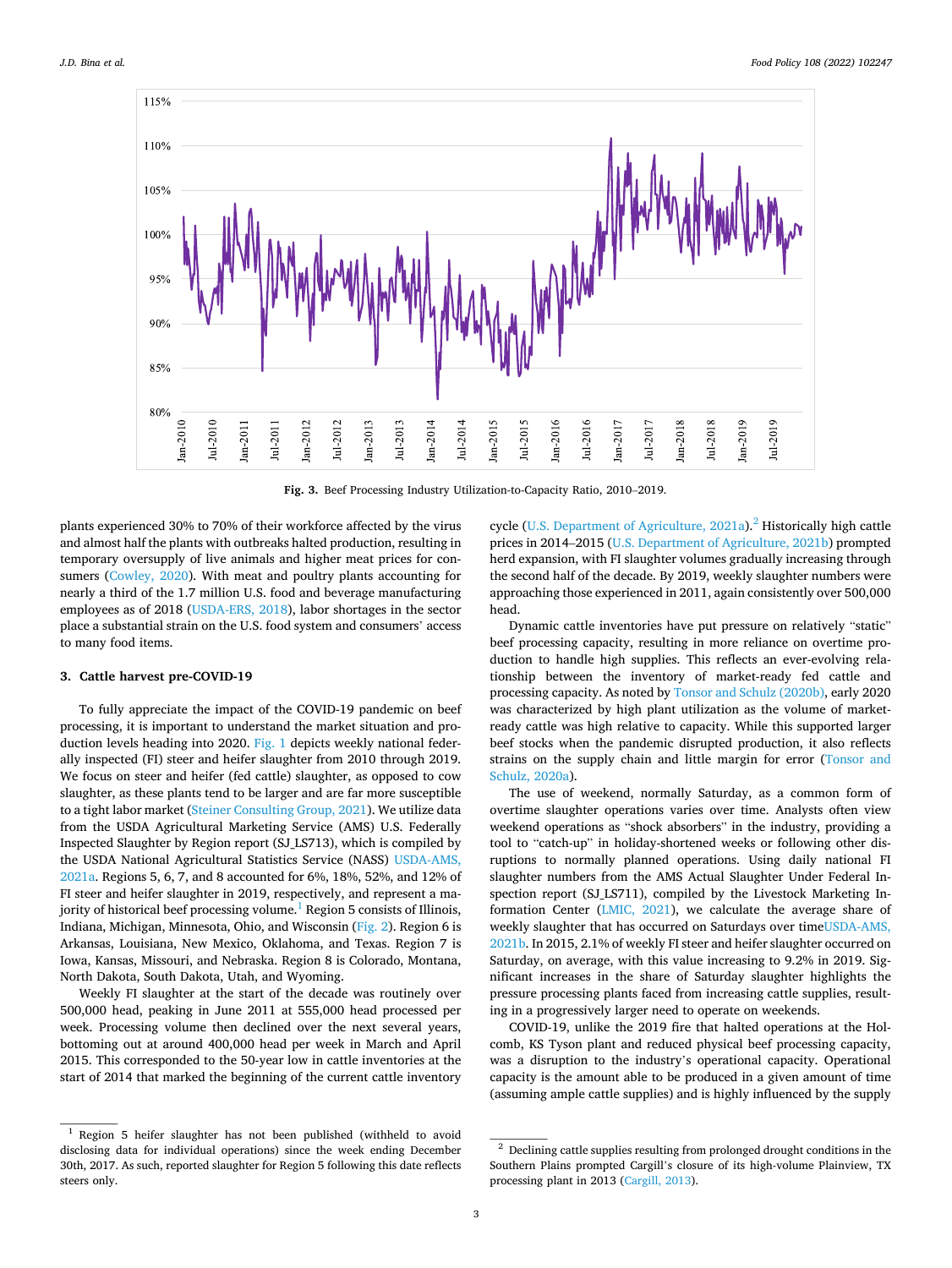

**Fig. 4.** Percentage Change in Weekly National FI Steer and Heifer Slaughter, 2020 vs. 2019.

of labor. To appreciate the difference, note one can have large physical capacity yet reduced operational capacity. If an industry has brick-andmortar facilities yet insufficient personnel to fully run those facilities, this is an example of physical capacity exceeding operational capacity. This relationship is exactly what unfolded during the COVID-19 pandemic. This is important to understand as proposed solutions to improve industry resilience to major economic shocks commonly focus on increasing physical capacity in the form of numerous, smaller processing facilities. Policy prescriptions addressing physical capacity when labor is the constraint may not have their intended effect.

To better understand how the industry was producing relative to operational capacity heading into 2020, we calculate a utilization-tocapacity ratio, depicted in [Fig. 3.](#page-2-0) The ratio was derived by taking current week national FI steer and heifer slaughter volume divided by the maximum FI steer and heifer slaughter volume having occurred over the prior three years for the same week, following the method implemented by [Tonsor and Schulz \(2020b\).](#page-9-0) With no estimate of industry operational capacity readily available, we implement the maximum volume over the prior three years, by week, as a "presumed" operational capacity.<sup>3</sup>

Corresponding to relatively low cattle inventories in 2014, utilization bottomed out in the middle of the decade at around 85% of operational capacity. Utilization then notably increased during the latter part of the decade, fluctuating at around 100–105% leading into 2020. This mirrors the findings of [Peel \(2021\)](#page-9-0) that slaughter has exceeded estimated steer and heifer slaughter capacity since 2016, meaning that the processing industry has met slaughter demand by extending normal operating schedules and increasing Saturday slaughter volume. Note, utilization-to-capacity can exceed 100% when a week's slaughter volume is greater than the maximum slaughter volume experienced for the same week over the prior three years (increasing Saturday slaughter could result in such a situation). This does not mean the industry exceeded its physical capacity. With high cattle supplies necessitating increased weekend operations and the beef processing industry already at an elevated utilization-to-capacity level at the start of 2020, COVID-

19-related labor shortages amplified the challenge of harvesting market-ready animals in a timely fashion at the onset of the disruption (e.g., [Charles, 2020; Zarroli, 2020\)](#page-9-0).

## **4. Cattle Harvesting during COVID-19**

As noted earlier, there is a key difference between physical and operational capacity. The COVID-19 pandemic induced substantial workforce shortages and, as such, reduced operational beef processing capacity. To document the resulting production impacts this had, the following sections outline national and regional reductions in cattle slaughter. The impacts may most clearly be told by evaluating year-overyear changes in slaughter levels. Year-over-year comparisons are a popular metric as the impact of seasonality is mitigated, a factor that is extremely prevalent in the cattle industry, and tells us how the period in question compares with "normal conditions" with an emphasis on the most recent prevailing market fundamentals.

## *4.1. National patterns*

Fig. 4 depicts the percentage change in weekly national FI slaughter of steers and heifers for 2020 versus 2019, utilizing the SJ\_LS713 report. Slaughter volumes at the start of 2020 averaged about 5% higher than 2019 levels, peaking to 14% higher for the week ending March 28. Impacts of the COVID-19 pandemic on beef processing plants and cattle processing began in early April with FI slaughter numbers quickly falling to 41% below that of 2019 by the week ending May 2 as temporary plant-shutdowns and reductions in operating capacity went into effect. From the weeks ending April 11 to May 30, FI steer and heifer slaughter numbers averaged 26% lower than 2019 levels for the same time period. Steer and heifer slaughter during this 8-week time period was 1.08 million head lower in 2020 relative to 2019. These reductions correspond to a backlog of nearly two weeks of typical cattle slaughter for that time of year, creating substantial strain on supply chains [\(Lusk,](#page-9-0)  [Tonsor, and Schulz, 2020\)](#page-9-0).

Though impacts of plant closures on the harvest of fed cattle were rapid and extreme, note the equally rapid recovery beginning in early May. After experiencing their lowest levels for the week ending May 2, weekly steer and heifer slaughter increased 67%, or about 215,000 head, by the week ending June 27. Relative to 2019 numbers for the

 $^3$  Private firm estimates for beef processing capacity are available, but these reflect physical, not operational, capacity. For instance, these estimates do not account for planned maintenance days or, recently, workforce vaccination days that alter operational capacity.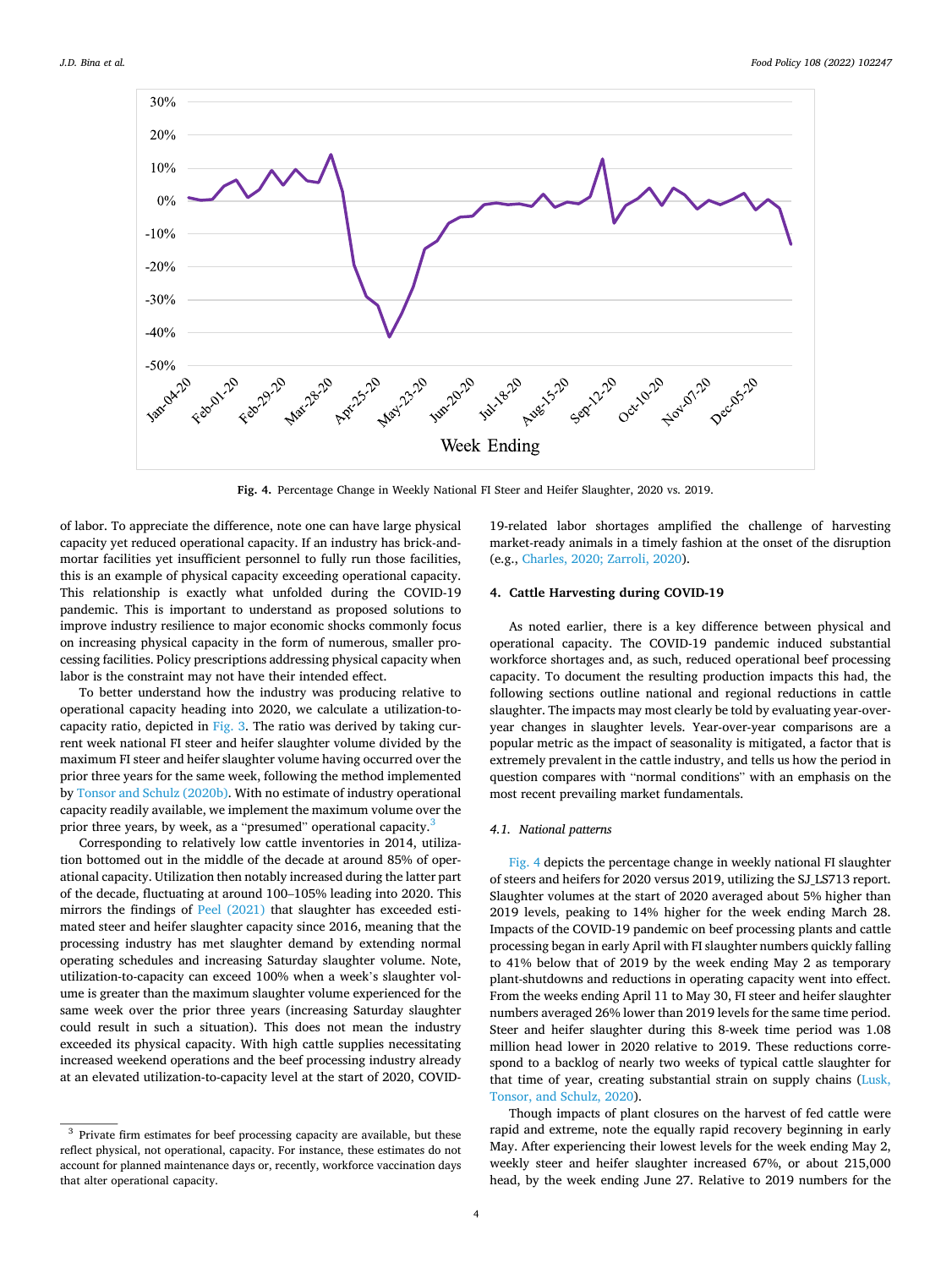<span id="page-4-0"></span>

**Fig. 5.** Percentage Change in Weekly Regional FI Steer and Heifer Slaughter, 2020 vs. 2019.



**Fig. 6.** Regional Share of 2020 National FI Steer and Heifer Slaughter.

same time period, it took just eight weeks to go from 41% lower 2020 FI steer and heifer slaughter to 1% lower slaughter. The "V-shaped" recovery of cattle harvest levels could be viewed as a "best case recovery scenario," as drastic declines in FI slaughter due to COVID-19-related shutdowns and the resulting stress placed on beef supply chains were followed by slaughter growth nearly equal in speed. Steer and heifer slaughter volume was much less disrupted during the second half of  $2020.<sup>4</sup>$ 

Similar, rapid COVID-19 recovery stories can be told for hog slaughter and for a variety of other food sectors both domestic and international (e.g., [Deconinck et al., 2020; Hayes et al., 2021; Lusk, Ton](#page-9-0)[sor, and Schulz, 2020; Padilla et al., 2021; Weersink et al., 2021](#page-9-0)).

<sup>4</sup> The weeks ending September 5 and September 12 of 2020 (weeks 36 and 37) experienced substantial movement in FI steer and heifer slaughter as a percentage change from 2019 volume. This reflects a holiday effect as Labor Day occurred during the week ending September 7, 2019 (week 36) and week ending September 12, 2020 (week 37).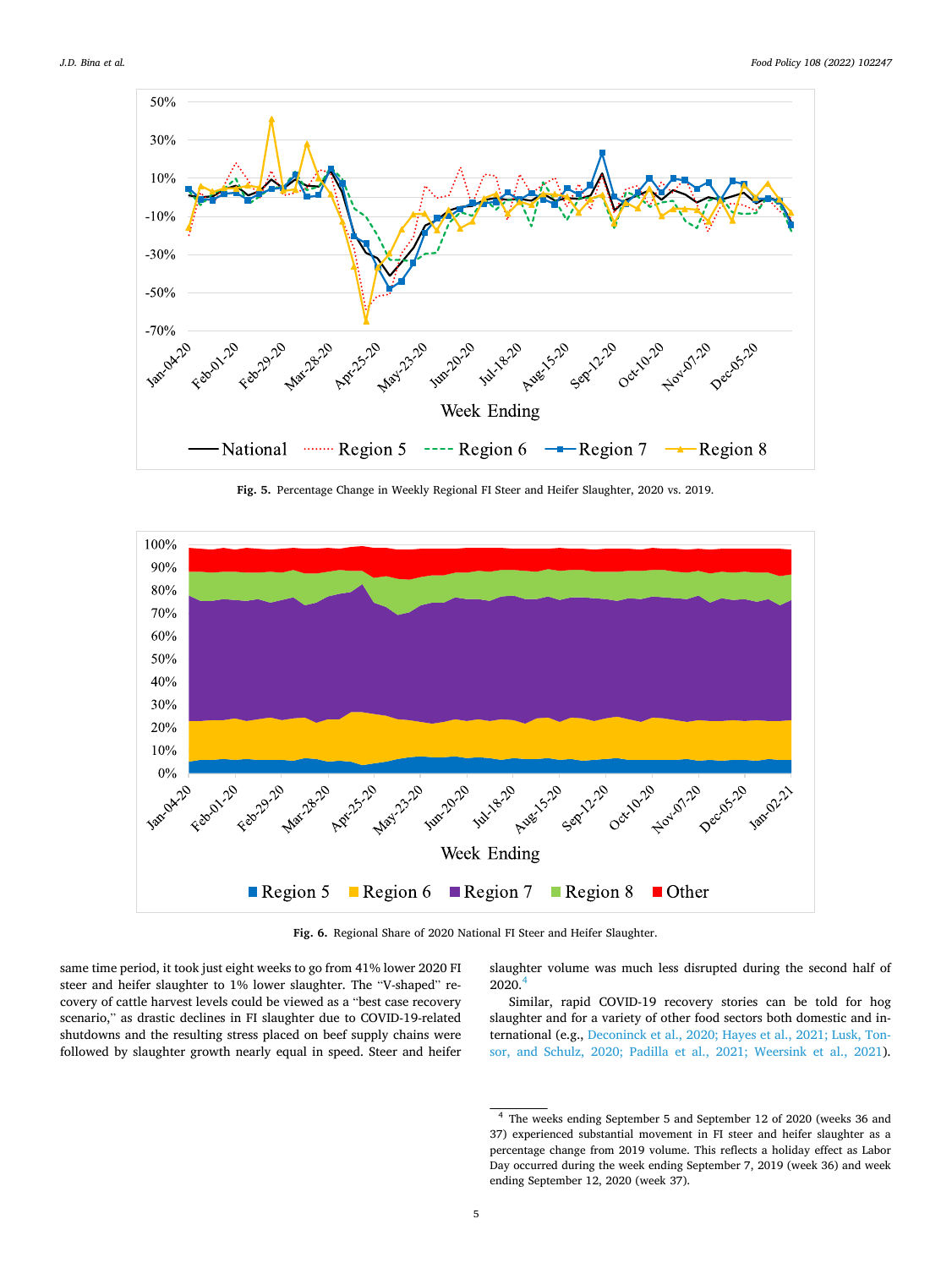<span id="page-5-0"></span>[Deconinck et al. \(2020\)](#page-9-0) point to several mechanisms used amongst food processors to aid in the quick adaption to COVID-19-related production challenges, including increasing operating hours and reducing the variety of products to focus on those that were most popular. [Weersink](#page-9-0)  [et al. \(2021\)](#page-9-0) suggests food supply chains designed for "just in time" delivery and no reserve capacity, while contributing to initial disruptions, may have also contributed to the rapid rebound in prices and production levels to those typically observed in years prior to the pandemic.

## *4.2. Regional patterns*

In addition to national slaughter levels, regional impacts of COVID-19 on the harvest of fed cattle are important to consider. Depicted in [Fig. 5](#page-4-0) is the percentage change in weekly FI steer and heifer slaughter for 2020 versus 2019 by region. For the sake of clarity, we include only Regions 5, 6, 7, and 8 as these regions have the highest beef processing volumes and are regularly reported by USDA.

Region 5 realized steer slaughter and Region 8 realized steer and heifer slaughter for the week ending April 18 at 59% and 65% (18,000 and 39,800 head) below that of the same week in 2019, respectively. Region 6 steer and heifer slaughter did not bottom out until the week ending May 16, when it experienced slaughter levels 33% below that of 2019, or a reduction of 31,700 head. Region 7, accounting for a majority of historical FI steer and heifer slaughter, experienced slaughter volume for the week ending May 2, 2020 at 48% below that of the same week in 2019, corresponding to a 139,000 head reduction. Smaller decreases in cattle slaughter in Region 6 relative to other regions suggests that significant geographic dispersion between processing plants may have lessened the impact of COVID-19 on the national level.

Further illustrating the impacts of COVID-19 on regional cattle slaughter, [Fig. 6](#page-4-0) depicts the percentage share of national FI steer and heifer slaughter attributable to each region throughout 2020. Region 5, accounting for 5% of national slaughter in week 1 of 2020, fell to 3% by the week ending April 18. Region 6, corresponding to its relatively lower reductions in FI slaughter, realized an increase from 18% of national slaughter at the start of 2020 to 23% for the week ending April 18. Region 7′ s share of national slaughter declined from 55% to begin 2020 to 46% by the week ending May 9 while Region 8′ s share fell from 10% at the start of the year to 6% for the week ending April 18. The variance in timing and magnitude of cattle slaughter declines between regions (and resulting distributional effects on beef processing) may be the result of differing state and local shutdown ordinances, different COVID-19 presence, or a myriad of other possible factors.

#### **5. Procedure**

Regional slaughter and plant information, along with estimates of the share of weekly, regional operational capacity coming from large packing plants, allows us to evaluate the impact of the presence of plants varying in size on fed cattle slaughter volumes during the COVID-19 pandemic and offers insight into how the current structure of the industry performed during the major disruption. Weekly FI steer and heifer slaughter numbers for Regions 5, 6, 7, and 8 were obtained from the USDA-AMS SJ\_LS713 reports compiled by USDA-NASS and percentage changes from 2019 to 2020 (*PercentChange*) were utilized as the response variable in our baseline model.<sup>5</sup> Sensitivity of our results were assessed using various alternatives to this response variable.

Table 1 provides a summary of the geographic dispersion of the beef industry's fed cattle processing plants as of the end of 2020 [\(Rabobank](#page-9-0)). An estimate of weekly, regional slaughter accounted for by 2000–4999

**Table 1** 

Regional Distribution of FI Fed Beef Packing Plants by Capacity.

| Daily Slaughter Capacity | <b>Number of Plants</b> |          |                 |                 |  |
|--------------------------|-------------------------|----------|-----------------|-----------------|--|
| (head)                   | <b>Region 5</b>         | Region 6 | <b>Region 7</b> | <b>Region 8</b> |  |
| ${<}1000$                | 3                       |          |                 |                 |  |
| 1000-1999                | 0                       |          |                 |                 |  |
| 2000-4999                |                         |          |                 |                 |  |
| $5000+$                  | 0                       |          | 6               |                 |  |

## **Table 2**

Summary of Variables Used in Models Explaining 2020 Cattle Harvesting (vs. 2019).

| Response            | Description                                                                                                   |
|---------------------|---------------------------------------------------------------------------------------------------------------|
| PercentChange       | % change in FI steer and heifer slaughter from 2019 to 2020, by<br>region and week                            |
| PC 3avg             | % change in FI steer and heifer slaughter from the 2017-2019<br>average to 2020, by region and week           |
| PC 5avg             | % change in FI steer and heifer slaughter from the 2015-2019<br>average to 2020, by region and week           |
| PC 3max             | % change in FI steer and heifer slaughter from the 2017-2019<br>maximum to 2020, by region and week           |
| PC 5max             | % change in FI steer and heifer slaughter from the 2015-2019<br>maximum to 2020, by region and week           |
| HeadChange          | Head change in FI steer and heifer slaughter from 2019 to 2020,<br>by region and week                         |
| Predictor           |                                                                                                               |
| LaborDay            | Categorical variable for weeks 36 and 37, 2020                                                                |
| twoKshare           | % of region's presumed weekly operational capacity coming<br>from plants with 2,000–4,999 head daily capacity |
| fiveKshare          | % of region's presumed weekly operational capacity coming<br>from plants with $5,000 +$ head daily capacity   |
| Weeks               | Categorical variables for four-week increments                                                                |
| twoKshare:<br>Weeks | Interaction terms                                                                                             |
| fiveKshare:         |                                                                                                               |
| Weeks               |                                                                                                               |

(5000 or more) head/day plants was derived by multiplying the number of those plants in the region by 3500 (5000) head/day and again by 5.4 working days/week. Working days per week is set at 5.4 following [Meyer \(2018\)](#page-9-0) and was verified by sources in the beef sector. [Viator et al.](#page-9-0)  [\(2017\),](#page-9-0) for example, implements a similar estimate of 5.5 working days per week.

In addition, we utilize a 2020 presumed operational capacity, defined as each weeks' maximum FI steer and heifer slaughter volume experienced over the prior three years (2017–2019). We calculate this for each of Regions 5, 6, 7, and 8. Dividing the estimate of slaughter coming from 2000 to 4999 (5000 or more) head/day plants by the presumed operational capacity, we arrive at the share of each region's weekly operational slaughter capacity accounted for by "large" plants. These estimates are including in our empirical model as *twoKshare* and *fiveKshare*.

A categorical variable (*LaborDay*) for weeks 36 and 37 (or weeks ending September 5 and September 12, 2020) was included to account for the "holiday effect" on year-over-year slaughter, as Labor Day occurred on week 36 in 2019 and week 37 in 2020.<sup>6</sup> Four-week temporal categorical variables were included (e.g., *Weeks5-8*, *Weeks9-12*, etc.) to determine the timing of the "bottleneck" period—or when year-overyear FI slaughter reductions were greatest. Four-week periods were used, as opposed to manually assigning the bottleneck period, to reduce concerns of endogeneity. In other words, using changes in FI cattle

<sup>5</sup> Week 53, 2020 was omitted from the analysis as there was no corresponding week 53, 2019 from which to calculate percentage changes in slaughter volume.

 $^{\rm 6}$  New Year's, Thanksgiving, and Christmas were also considered for potential year-over-year impacts. However, these three holidays all occurred on the same week for both 2019 and 2020, and were all on weekdays. As such, we omitted them from the estimation of "holiday effects".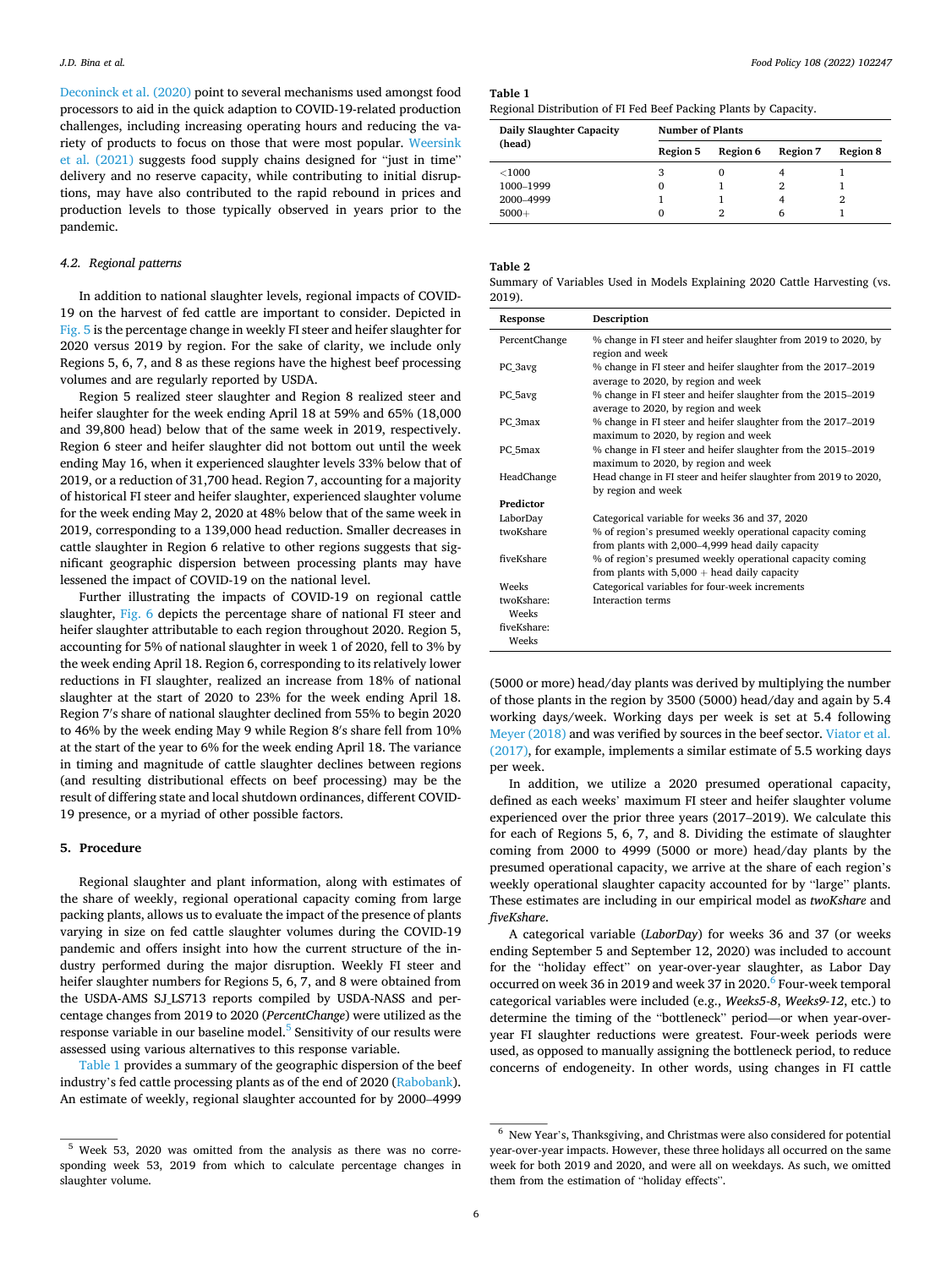slaughter to inform our specification for the bottleneck period may result in biased estimates. The variables *twoKshare* and *fiveKshare* were interacted with temporal categorical variables to determine how regional reliance on large processing plants related to slaughter difficulties during these time periods. Equation (1) depicts the baseline model where *r* represents the region, *w* represents the week, and *e* is an error term. [Table 2](#page-5-0) provides a description of the variables used as well as alternative response variable specifications.

$$
PercentChange_{r,w} = b_0 + b_1 Laboratory + b_2 twoK share_{r,w} + b_3 fiveK share_{r,w}
$$

+ 
$$
\sum_{i=1}^{12} b_{i+3} \text{Weeks} + \sum_{j=1}^{12} b_{j+15} \text{(twoKshare}_{r,w} \text{xWeeks)}
$$
  
+  $\sum_{k=1}^{12} b_{k+27} \text{(fiveKshare}_{r,w} \text{xWeeks}) + e_{r,w}$  (1)

Ideally, plant-specific production history could be used in our analysis. However, such information is not publicly available. As a compromise between firm-level data and the aggregate national data often noted in previous research, we utilize available regional slaughter information to determine COVID-19 impacts on beef processing. Summary statistics for continuous variables, along with weekly 2020 FI steer and heifer slaughter volume and presumed operational capacity, are reported by region in Appendix [Table A1](#page-8-0).

We expect the *Weeks* variables corresponding to early spring 2020 to be negative. This would reflect the reduction in 2020 slaughter volume relative to 2019 that was experienced at the onset of the COVID-19 pandemic. Of primary interest are the interactions of the *twoKshare*  and *fiveKshare* variables with *Weeks* variables. Negative (positive) and statistically significant coefficients for these interaction terms imply that for greater regional reliance on large processing facilities, larger reductions (increases) in 2019–2020 slaughter volume were experienced during the production bottleneck. Interaction terms not being statistically significant for the spring time period would indicate that regional reliance on large processing facilities did not impact year-over-year changes in FI cattle slaughter early on in the COVID-19 pandemic—and further suggests that reducing the reliance on large facilities would not have alleviated labor-induced production disruptions.

#### **6. Results**

The results of our model estimating the impact of regional reliance on large processing facilities on 2020 FI cattle slaughter are reported in [Table 3.](#page-7-0) *LaborDay* was not statistically significant (95 percent level), suggesting the lack of a holiday effect on 2019 to 2020 cattle slaughter during this time frame. Likely, higher 2020 slaughter in week 36 was offset by lower 2020 slaughter in week 37 (relative to 2019) and, on net, the change in slaughter volume for the two-week period was not substantial. *Weeks17-20* (corresponding to the week ending April 25 through week ending May 16, 2020) was negative and statistically significant, with the 2019 to 2020 percentage change in FI steer and heifer slaughter for Regions 5, 6, 7, and 8 falling by nearly 52 percentage points relative to the start of 2020. This matches patterns seen in previous sections of this work, as well as past research (e.g., [Lusk, Tonsor,](#page-9-0)  [and Schulz, 2020\)](#page-9-0).

Interactions of *twoKshare* with *Weeks* variables were generally not statistically significant, with the exception of *twoKshare:Weeks13-16*  (corresponding to the week ending March 28 through week ending April 18, 2020) where the interaction was negative and significant at the 90 percent level. Similarly, interactions of *fiveKshare* with *Weeks* variables were generally not statistically significant, except for a significant (95% level) and negative *fiveKshare:Weeks21-24* (corresponding to the week ending May 23 to June 13, 2020). These coefficients suggest a higher reliance on large facilities yielded larger reductions in FI cattle slaughter during those two particular time frames. However; to the authors'

knowledge, there is no documentation of a higher number of 2000–4999 head/day facilities closing in weeks 13 through 16, or of a higher number of 5000 or more head/day facilities closing in weeks 21 through 24.

Following statistically significant coefficients for the two aforementioned interactions, we tested the joint significance of *twoKshare*, *fiveKshare*, and all associated *Weeks* interactions (26 variables in total) to determine if industry reliance on larger processing facilities resulted in larger production disruptions during 2020. An F-test comparing our baseline model (unrestricted model) to a restricted model implementing only *LaborDay* and *Weeks* variables was statistically significant (95% level), indicating the reliance on large facilities had significant explanatory power over 2020 versus 2019 changes in FI cattle slaughter. An important consideration, however, is that statistically significant production declines (*twoKshare:Weeks13-16* and *fiveKshare:Weeks21-24*) were isolated instances. That is, all temporal and plant-share interactions following these occurrences were not statistically significant at any level. This suggests some degree of internal resiliency (i.e., an ability to quickly adjust to detrimental production challenges) amongst large processing facilities as adverse impacts were confined to 4-week periods.

Alternative measures of changes in production were incorporated to assess the sensitivity of our results. As an alternative approach to the percentage change in weekly regional FI steer and heifer slaughter from 2019 to 2020 (the response variable in the baseline model), we also considered a percentage change from: the 2017–2019 average (*PC\_3avg*), the 2015–2019 average (*PC\_5avg*), the maximum during 2017–2019 (*PC\_3max*), and the maximum during 2015–2019 (*PC\_5max*), as well as the head change in slaughter from 2019 to 2020 (*HeadChange*). Additionally, we adjusted the plant-share variables to represent 1000–4999 head/day plants and 5000 or more head/day plants (rather than 2000–4999 head/day and 5000 or more head/day). None of these adjustments altered our key conclusions regarding the relationship between slaughter volume during the COVID-19 pandemic and regional reliance on larger processing plants, providing some sensitivity robustness to our findings.

#### **7. Implications**

Given the importance of meat protein in U.S. consumer diets, economic contribution of the meat-livestock sector, and wide media coverage of pandemic impacts on the industry, it is important to carefully use available data to document and learn from the COVID-19 experience. The take-home findings of this research are twofold. First, the beef industry experienced substantial production reductions early in the pandemic as reflected in USDA-reported data. This finding is not surprising and supports previously noted research. However, the patterns highlighted here using regional data add additional important insights beyond the national patterns more often discussed. Second, there is limited statistical evidence of pandemic-induced production reductions being different for varying levels of regional reliance on larger processing facilities for most of 2020. Robustness checks reveal these two main findings are not sensitive to adjustments in how production impact is measured or how plant size details are incorporated.

The implications of these findings are far-reaching. If additional physical capacity is added to the industry, it may not provide the widelystated benefit of increased "resiliency." It is often presumed there is a trade-off between efficiency and resiliency when considering industry structure. However, limited evidence of plant-size COVID-19 impacts for most of 2020 suggests caution in presuming this tradeoff. If this trade-off exists, our work suggests it is short-lived. An industry more reliant on larger facilities, and having economies of scale beneficial during "normal" or "peace-time" periods of operation, may be as resilient to major disruptions as a costlier industry that relies less on large facilities. This finding is consistent with the concurrent work of [Ma and Lusk](#page-9-0)  [\(2021\)](#page-9-0) and related remarks made by [Saitone et al. \(2021\)](#page-9-0). However, in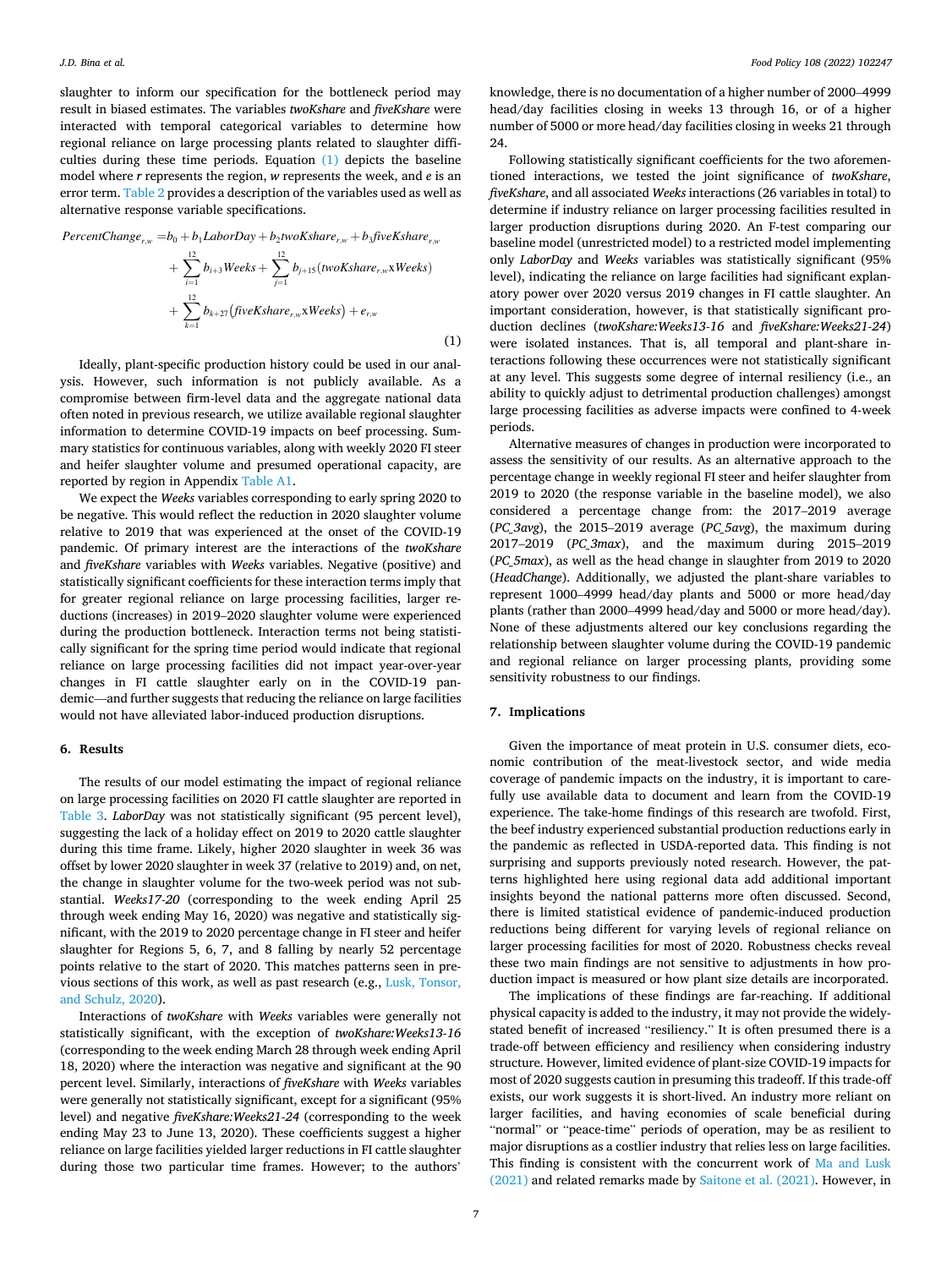## <span id="page-7-0"></span>**Table 3**

Summary of Regression Analysis for Models Explaining 2020 Cattle Harvesting (vs. 2019).

|                       | Dependent variable:             |                      |                       |                      |                      |                             |
|-----------------------|---------------------------------|----------------------|-----------------------|----------------------|----------------------|-----------------------------|
|                       | PercentChange                   | PC_3avg              | PC_5avg               | PC_3max              | PC_5max              | HeadChange                  |
|                       | (1)                             | (2)                  | (3)                   | (4)                  | (5)                  | (6)                         |
| Constant              | $-2.14$                         | $-26.09$ **          | $-29.69$ **           | $-22.44*$            | $-27.03$ **          | $-553.18$                   |
| LaborDay              | (12.60)<br>$-0.19$              | (12.02)<br>$-4.18$   | (11.87)<br>$-3.88$    | (11.40)<br>$-2.42$   | (11.21)<br>$-2.53$   | (19,020.51)<br>1,651.42     |
|                       | (4.32)                          | (4.12)               | (4.07)                | (3.90)               | (3.84)               | (6,515.91)                  |
| twoKshare             | $-0.03$                         | $0.33*$              | $0.31*$               | 0.05                 | 0.07                 | $-14.53$                    |
|                       | (0.20)                          | (0.19)               | (0.18)                | (0.18)               | (0.17)               | (294.82)                    |
| fiveKshare            | 0.07<br>(0.12)                  | $0.33***$<br>(0.12)  | $0.43***$<br>(0.12)   | $0.34***$<br>(0.11)  | $0.40***$<br>(0.11)  | 41.66<br>(184.44)           |
| Weeks5-8              | $-2.29$                         | $-18.27$             | $-8.88$               | $-9.49$              | $-5.86$              | $-4,198.82$                 |
|                       | (17.36)                         | (16.56)              | (16.35)               | (15.70)              | (15.45)              | (26, 205.85)                |
| Weeks9-12             | $-3.27$                         | $-15.98$             | $-6.41$               | $-12.89$             | $-7.55$              | $-978.24$                   |
| Weeks13-16            | (17.21)<br>9.51                 | (16.41)<br>10.39     | (16.21)<br>18.74      | (15.57)<br>9.53      | (15.31)<br>11.78     | (25,979.71)<br>8,996.54     |
|                       | (17.54)                         | (16.73)              | (16.52)               | (15.87)              | (15.61)              | (26, 474.19)                |
| Weeks17-20            | $-51.58***$                     | $-44.19***$          | $-36.57$ **           | $-42.60***$          | $-38.37$ **          | $-55,076.65$                |
|                       | (17.23)                         | (16.43)              | (16.22)               | (15.58)              | (15.33)              | (26,002.98)                 |
| Weeks21-24            | 12.55                           | 19.29                | 24.95                 | 19.56                | 22.47                | $-9,905.08$                 |
| Weeks25-28            | (18.54)<br>4.79                 | (17.68)<br>11.31     | (17.46)<br>15.37      | (16.77)<br>15.18     | (16.50)<br>15.53     | (27,986.99)<br>$-37.22$     |
|                       | (18.39)                         | (17.54)              | (17.32)               | (16.64)              | (16.36)              | (27,758.02)                 |
| Weeks29-32            | 12.29                           | 5.01                 | 14.85                 | 13.23                | 16.89                | 1,682.36                    |
|                       | (18.82)                         | (17.95)              | (17.73)               | (17.03)              | (16.75)              | (28, 413.24)                |
| Weeks33-36            | $-0.50$<br>(18.11)              | $-6.11$<br>(17.27)   | 5.63<br>(17.05)       | 0.79<br>(16.38)      | 4.72<br>(16.11)      | $-3,952.84$<br>(27, 326.67) |
| Weeks37-40            | 2.92                            | $-6.94$              | 0.90                  | $-3.52$              | 3.67                 | 174.70                      |
|                       | (18.16)                         | (17.32)              | (17.10)               | (16.43)              | (16.16)              | (27, 410.34)                |
| Weeks41-44            | 9.22                            | $-0.64$              | 9.32                  | 0.99                 | 3.08                 | 328.54                      |
| Weeks45-48            | (18.27)<br>$-3.72$              | (17.42)<br>$-3.01$   | (17.20)<br>5.15       | (16.53)<br>$-2.34$   | (16.26)<br>$-0.67$   | (27, 574.92)<br>456.60      |
|                       | (18.41)                         | (17.55)              | (17.33)               | (16.65)              | (16.38)              | (27,780.11)                 |
| Weeks49-52            | $-1.75$                         | 5.68                 | 13.62                 | 10.71                | 13.50                | $-357.77$                   |
|                       | (16.73)                         | (15.95)              | (15.75)               | (15.13)              | (14.88)              | (25, 247.52)                |
| twoKshare:Weeks5-8    | 0.31<br>(0.27)                  | $0.47*$<br>(0.26)    | 0.28<br>(0.25)        | 0.21<br>(0.24)       | 0.19<br>(0.24)       | 151.34<br>(407.69)          |
| twoKshare:Weeks9-12   | 0.23                            | $0.44*$              | 0.28                  | 0.34                 | 0.30                 | 62.15                       |
|                       | (0.27)                          | (0.26)               | (0.25)                | (0.24)               | (0.24)               | (404.15)                    |
| twoKshare:Weeks13-16  | $-0.51*$                        | $-0.54$              | $-0.64$ **            | $-0.44*$             | $-0.47$ **           | $-272.50$                   |
| twoKshare:Weeks17-20  | (0.27)<br>0.35                  | (0.25)<br>0.30       | (0.25)<br>0.22        | (0.24)               | (0.24)<br>0.34       | (403.16)<br>942.49**        |
|                       | (0.27)                          | (0.26)               | (0.26)                | 0.35<br>(0.25)       | (0.24)               | (414.31)                    |
| twoKshare:Weeks21-24  | $-0.06$                         | $-0.15$              | $-0.18$               | $-0.06$              | $-0.07$              | 252.87                      |
|                       | (0.29)                          | (0.28)               | (0.27)                | (0.26)               | (0.26)               | (436.95)                    |
| twoKshare:Weeks25-28  | $-0.003$<br>(0.29)              | $-0.02$<br>(0.28)    | $-0.06$<br>(0.27)     | $-0.01$<br>(0.26)    | $-0.04$<br>(0.26)    | 26.67<br>(436.19)           |
| twoKshare:Weeks29-32  | $-0.02$                         | 0.11                 | $-0.02$               | $-0.04$              | $-0.06$              | 38.29                       |
|                       | (0.30)                          | (0.29)               | (0.28)                | (0.27)               | (0.27)               | (455.51)                    |
| twoKshare:Weeks33-36  | 0.07                            | 0.24                 | 0.06                  | 0.13                 | 0.10                 | 35.76                       |
|                       | (0.29)<br>$-0.01$               | (0.27)               | (0.27)                | (0.26)<br>0.13       | (0.26)<br>0.05       | (433.76)<br>$-9.50$         |
| twoKshare:Weeks37-40  | (0.29)                          | 0.25<br>(0.28)       | 0.13<br>(0.27)        | (0.26)               | (0.26)               | (440.13)                    |
| twoKshare:Weeks41-44  | $-0.06$                         | 0.13                 | $-0.04$               | 0.03                 | 0.01                 | $-9.80$                     |
|                       | (0.29)                          | (0.28)               | (0.28)                | (0.26)               | (0.26)               | (440.91)                    |
| twoKshare:Weeks45-48  | $-0.02$                         | 0.05                 | $-0.07$               | 0.001                | 0.003                | $-57.16$                    |
| twoKshare:Weeks49-52  | (0.29)<br>0.03                  | (0.28)<br>$-0.08$    | (0.28)<br>$-0.20$     | (0.27)<br>$-0.13$    | (0.26)<br>$-0.17$    | (442.25)<br>47.03           |
|                       | (0.26)                          | (0.25)               | (0.24)                | (0.23)               | (0.23)               | (389.03)                    |
| fiveKshare:Weeks5-8   | $-0.07$                         | 0.12                 | 0.08                  | 0.08                 | 0.03                 | 31.90                       |
|                       | (0.17)                          | (0.16)               | (0.16)                | (0.16)               | (0.15)               | (259.58)                    |
| fiveKshare:Weeks9-12  | 0.03<br>(0.17)                  | 0.12<br>(0.16)       | 0.07<br>(0.16)        | 0.10<br>(0.16)       | 0.04<br>(0.15)       | 96.97<br>(260.39)           |
| fiveKshare:Weeks13-16 | $-0.01$                         | $-0.01$              | $-0.06$               | $-0.05$              | $-0.06$              | $-177.68$                   |
|                       | (0.18)                          | (0.17)               | (0.17)                | (0.16)               | (0.16)               | (274.65)                    |
| fiveKshare:Weeks17-20 | 0.14                            | 0.06                 | $-0.03$               | 0.02                 | $-0.04$              | $-629.56$                   |
| fiveKshare:Weeks21-24 | (0.18)<br>$-0.47$ <sup>**</sup> | (0.17)<br>$-0.53***$ | (0.17)<br>$-0.60$ *** | (0.17)<br>$-0.57***$ | (0.16)<br>$-0.61***$ | (275.67)<br>$-360.13$       |
|                       | (0.19)                          | (0.18)               | (0.18)                | (0.17)               | (0.17)               | (288.07)                    |
| fiveKshare:Weeks25-28 | $-0.16$                         | $-0.24$              | $-0.27$               | $-0.32*$             | $-0.30*$             | $-105.58$                   |
|                       | (0.19)                          | (0.18)               | (0.18)                | (0.17)               | (0.17)               | (285.69)                    |
| fiveKshare:Weeks29-32 | $-0.25$                         | $-0.16$              | $-0.24$               | $-0.26$              | $-0.30*$             | $-111.50$                   |
| fiveKshare:Weeks33-36 | (0.19)<br>$-0.005$              | (0.19)<br>0.06       | (0.18)<br>$-0.05$     | (0.18)<br>$-0.05$    | (0.17)<br>$-0.10$    | (293.87)<br>151.70          |
|                       | (0.19)                          | (0.18)               | (0.18)                | (0.17)               | (0.17)               | (284.22)                    |

(*continued on next page*)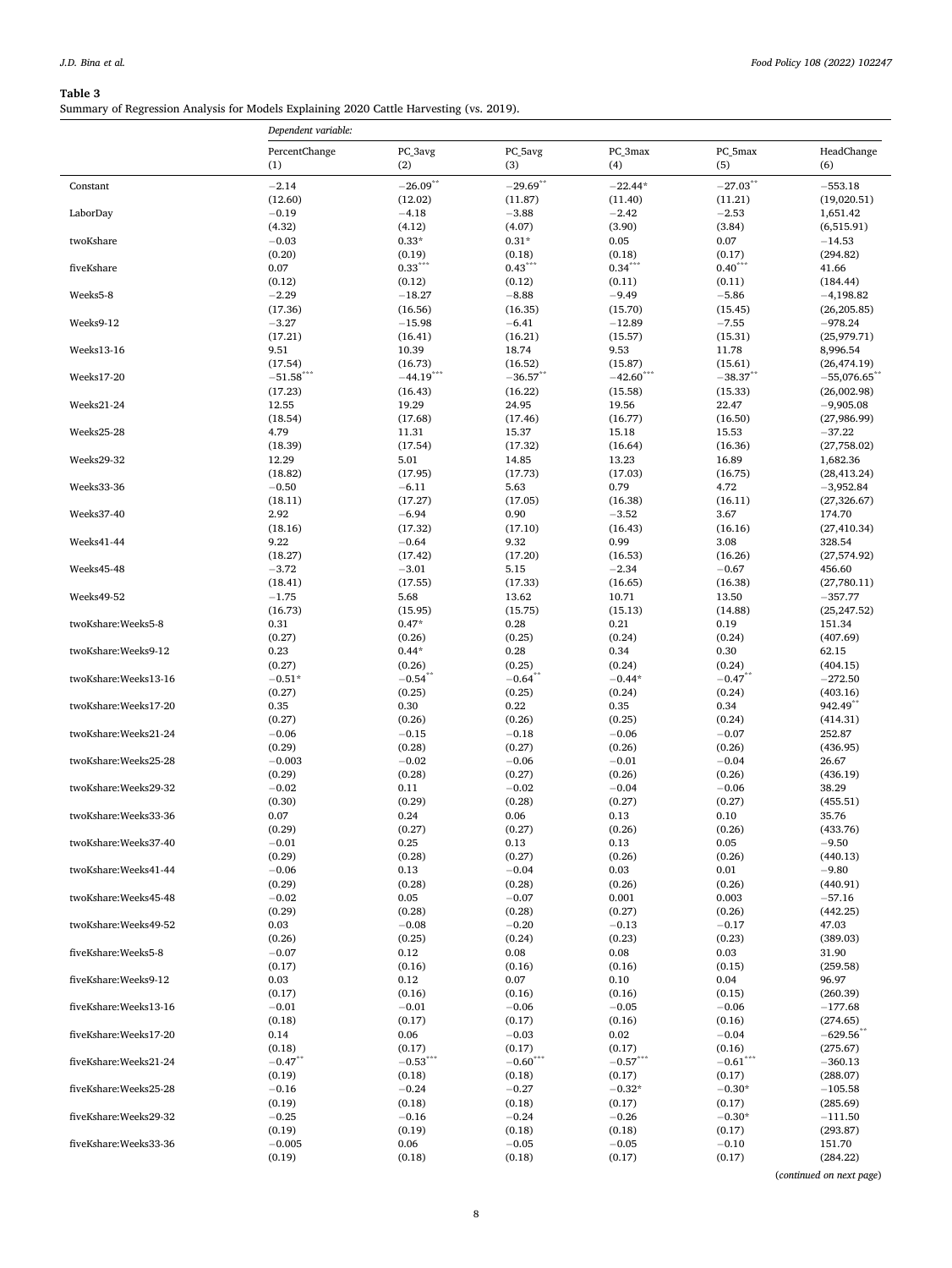#### <span id="page-8-0"></span>**Table 3** (*continued* )

|                                  | Dependent variable:  |                |                |                |                |                   |
|----------------------------------|----------------------|----------------|----------------|----------------|----------------|-------------------|
|                                  | PercentChange<br>(1) | PC 3avg<br>(2) | PC 5avg<br>(3) | PC 3max<br>(4) | PC 5max<br>(5) | HeadChange<br>(6) |
| fiveKshare:Weeks37-40            | $-0.09$              | $-0.02$        | $-0.09$        | $-0.05$        | $-0.13$        | $-24.81$          |
|                                  | (0.19)               | (0.18)         | (0.18)         | (0.17)         | (0.17)         | (285.71)          |
| fiveKshare:Weeks41-44            | $-0.19$              | $-0.08$        | $-0.15$        | $-0.08$        | $-0.10$        | 21.88             |
|                                  | (0.19)               | (0.18)         | (0.18)         | (0.17)         | (0.17)         | (286.18)          |
| fiveKshare:Weeks45-48            | 0.05                 | 0.01           | $-0.05$        | $-0.01$        | $-0.05$        | 57.19             |
|                                  | (0.19)               | (0.18)         | (0.18)         | (0.17)         | (0.17)         | (283.79)          |
| fiveKshare:Weeks49-52            | $-0.09$              | $-0.15$        | $-0.23$        | $-0.24$        | $-0.26*$       | $-150.38$         |
|                                  | (0.17)               | (0.16)         | (0.16)         | (0.15)         | (0.15)         | (257.46)          |
| Observations                     | 208                  | 208            | 208            | 208            | 208            | 208               |
| $R^2$                            | 0.58                 | 0.67           | 0.67           | 0.63           | 0.65           | 0.52              |
| Adjusted $R^2$                   | 0.49                 | 0.59           | 0.60           | 0.55           | 0.57           | 0.41              |
| Residual Std. Error $(df = 168)$ | 10.37                | 9.89           | 9.77           | 9.38           | 9.23           | 15,652.94         |
| F Statistic (df = 39; 168)       | $6.01***$            | $8.75***$      | $8.92***$      | $7.47***$      | $8.14***$      | $4.71***$         |

*Note:* Single (\*), double (\*\*), and triple (\*\*\*) asterisks indicate statistical significance at the 10%, 5%, and 1% level, respectively. Values in parenthesis are standard errors of estimated coefficients.

order to arrive at region-level insights, our work implements fed cattle slaughter as the key measure of industry performance. An important consideration is how the availability and price of various beef products were affected by changing sources of beef demand (i.e., food service to food retail) and how processing facilities of differing size were able to shift production to meet those changing trends. [Chenarides, Manfredo,](#page-9-0)  [and Richards \(2021\)](#page-9-0) posit that resiliency in the food sector also revolves around the ability to switch between food service and retail distribution channels, and finds that firms better able to do so remain more viable during economic disruptions. Future research should expand on the relative flexibility (or inflexibility) of smaller facilities as data availability allows.

Additionally, to the extent new physical capacity remains dependent on labor (i.e., to operationalize it), then any human health risk will likely present challenges for the sector. This reflects the importance of the difference in physical and operational capacity, and highlights the flaw in designing policy to address physical capacity when supply of labor (and hence utilization rather than sheer existence of physical capacity) is the primary constraint. Further, we must consider how returns to scale at larger facilities may result in less reliance on labor per animal harvested and pound of meat produced. Unintended consequences (both for cost efficiency and human health) of a shift to be less dependent on larger processing facilities, and the higher labor relative to production that shift entails, must be considered when the source of industry stress is a human pandemic.

Finally, though isolated and quickly "resolved", statistical evidence does exist of slaughter disruptions being impacted by a region's reliance on large processing facilities. This finding begs the question—should substantial economic resources be allocated to improve industry performance during a "once-in-a-lifetime" event knowing that the industry (and others) rebounded within weeks? Carefully conducted cost-benefit analyses of governmental policy and potential industry restructuring is likely needed to better answer that question. Our refined investigation of production disruptions provides an important step to further inform and hopefully motivate that future research.

## **CRediT authorship contribution statement**

**Justin D. Bina:** Methodology, Software, Formal analysis, Data curation, Writing – original draft, Writing – review & editing. **Glynn T. Tonsor:** Conceptualization, Methodology, Writing – original draft, Writing – review & editing, Supervision, Funding acquisition. **Lee L. Schulz:** Conceptualization, Writing – original draft, Writing – review & editing. **William F. Hahn:** Writing – review & editing.

#### **Declaration of Competing Interest**

The authors declare that they have no known competing financial interests or personal relationships that could have appeared to influence the work reported in this paper.

## **Acknowledgement**

We acknowledge the USDA Economic Research Service for funding this study (58-3000-0-0040). This work solely reflects the opinions of the authors.

## **Appendix A**

#### **Table A1**

Descriptive Statistics for 2020 FI Slaughter, Presumed Operational Capacity, and Variables Explaining Cattle Harvesting.

|                      |           | Region<br>5 | Region<br>6 | Region<br>7 | Region<br>8 |
|----------------------|-----------|-------------|-------------|-------------|-------------|
| Weekly FI steer and  | Mean      | 29,619      | 84,342      | 253,594     | 57,869      |
| heifer slaughter     | SD        | 5155        | 10,024      | 34,503      | 8742        |
| volume (head)        | Min       | 12,600      | 54,800      | 150,600     | 21,300      |
|                      | Max       | 38,700      | 102,200     | 294,400     | 69,200      |
| Weekly presumed      | Mean      | 36,277      | 91,244      | 269,131     | 62,762      |
| operational capacity | SD        | 2479        | 6046        | 16,644      | 4152        |
| (head)               | Min       | 28,200      | 73,900      | 216,700     | 48,500      |
|                      | Max       | 40,700      | 100,500     | 291,000     | 68,500      |
| PercentChange (%)    | Mean      | $-3.0$      | $-5.3$      | $-2.5$      | $-4.7$      |
|                      | <b>SD</b> | 16.6        | 11.6        | 14.0        | 15.4        |
|                      | Min       | $-58.8$     | $-33.4$     | $-48.0$     | $-65.1$     |
|                      | Max       | 18.3        | 15.7        | 23.4        | 41.4        |
| twoKshare (%)        | Mean      | 52.4        | 20.8        | 28.2        | 60.5        |
|                      | <b>SD</b> | 4.0         | 1.5         | 1.9         | 4.3         |
|                      | Min       | 46.4        | 18.8        | 26.0        | 55.2        |
|                      | Max       | 67.0        | 25.6        | 34.9        | 77.9        |
| fiveKshare (%)       | Mean      | 0.0         | 59.5        | 60.4        | 43.2        |
|                      | <b>SD</b> | 0.0         | 4.2         | 4.0         | 3.1         |
|                      | Min       | 0.0         | 53.7        | 55.7        | 39.4        |
|                      | Max       | 0.0         | 73.1        | 74.8        | 55.7        |
|                      |           |             |             |             |             |